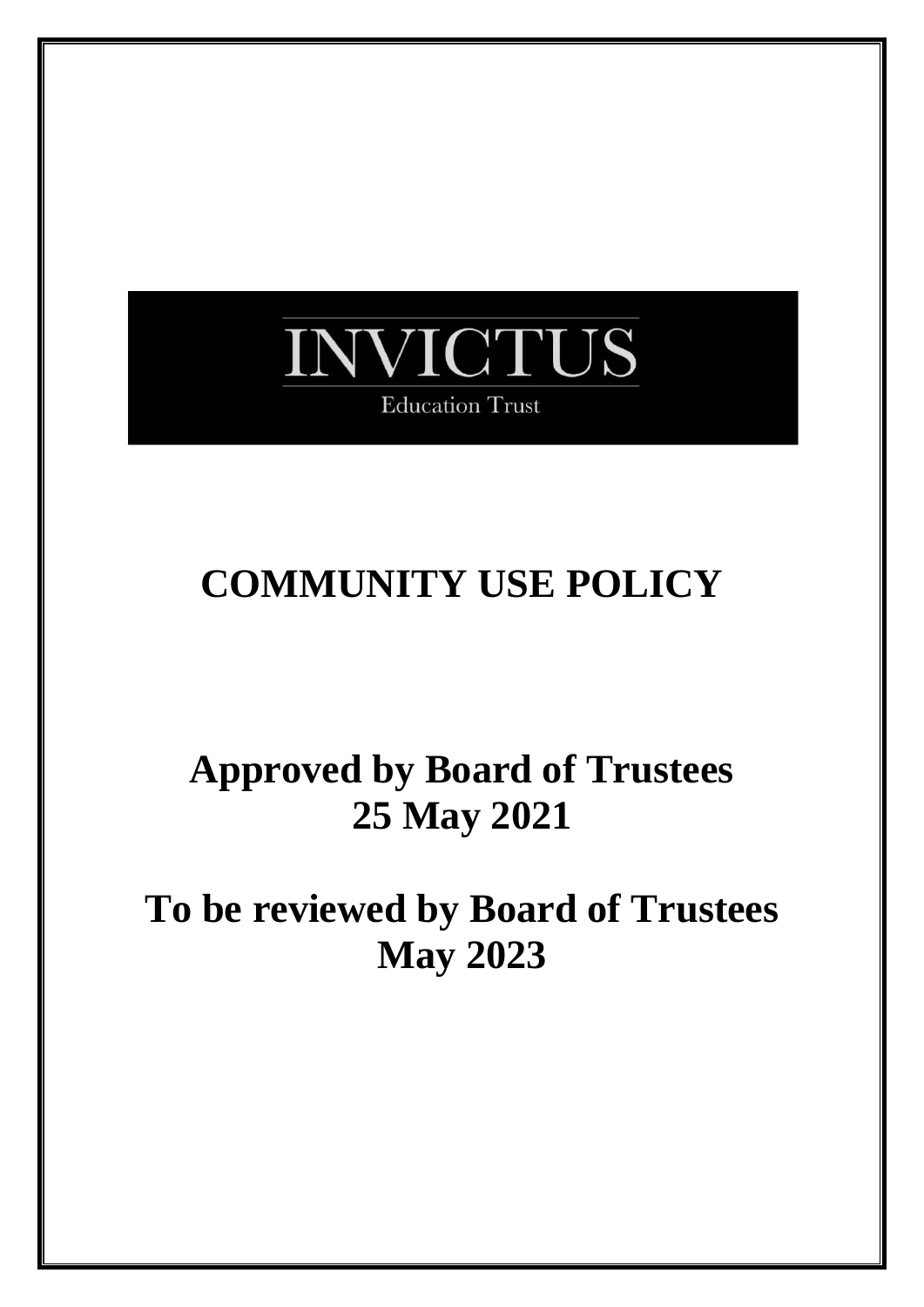| <b>Community Use Policy</b>     |                                       |
|---------------------------------|---------------------------------------|
| Committee Approval Level        | <b>Board of Trustees</b>              |
| Policy Author/Responsibility    | Chief Operating Officer - Julie Duern |
| <b>Policy First Implemented</b> | April 2020                            |
| Frequency of Review             | Every 2 Years                         |
| <b>Next Review Date</b>         | May 2021                              |
| Policy Approved by Committee    | 25 May 2021                           |
| <b>Next Review Date</b>         | May 2023                              |
| Policy Approved by Committee    |                                       |
| <b>Next Review Date</b>         | May 2025                              |
|                                 |                                       |
|                                 |                                       |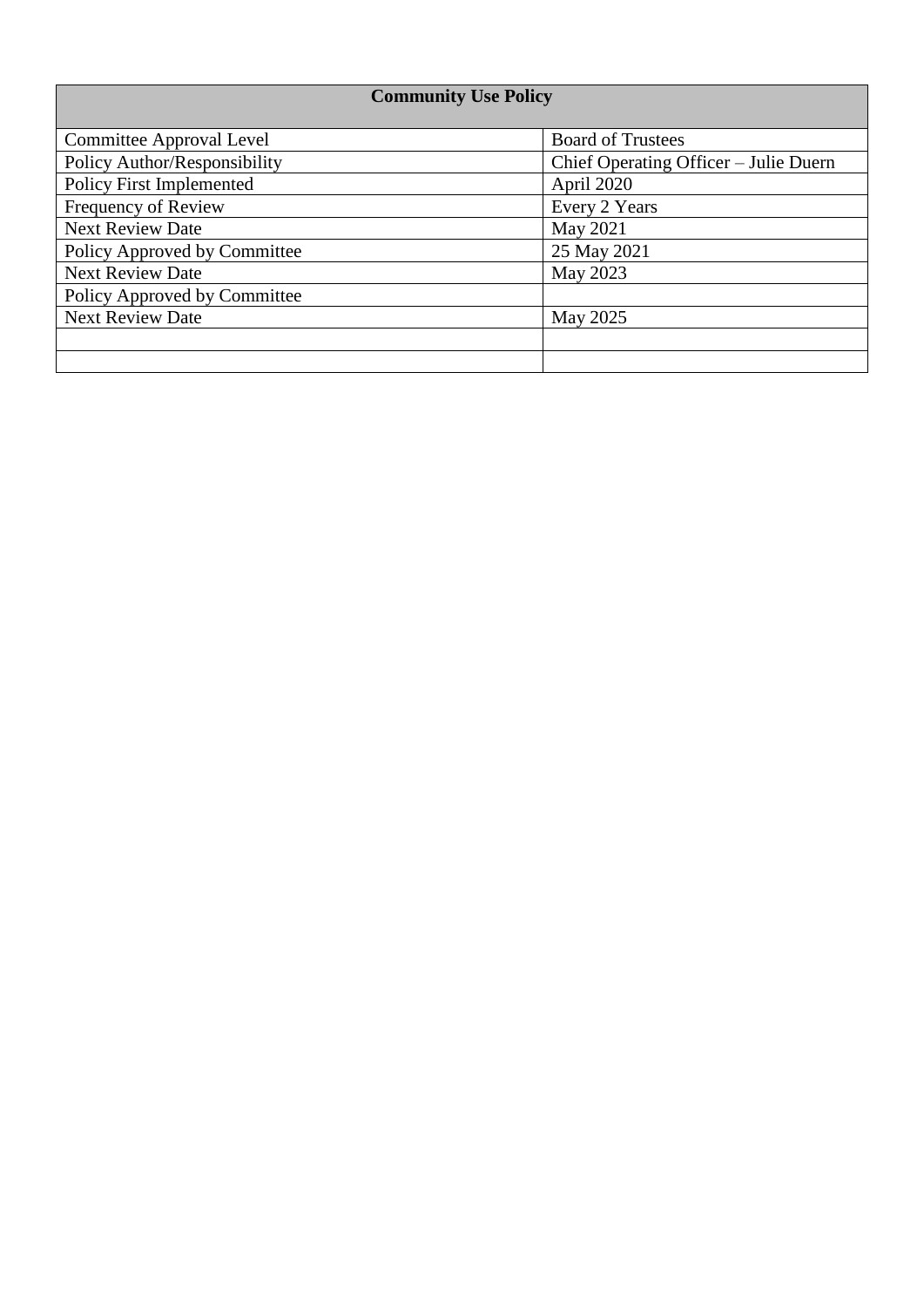#### **1.0 Introduction**

Invictus Education Trust was formed in March 2015 and has six secondary schools.

| School                             | Address                                     |
|------------------------------------|---------------------------------------------|
| <b>Crestwood School</b>            | Bromley Lane, Kingswinford, Dudley DY6 8QG  |
| <b>Ellowes Hall Sports College</b> | Stickley Lane, Lower Gornal, Dudley DY3 2JH |
| Kinver High School                 | Enville Road, Kinver DY7 6AA                |
| Leasowes High School               | Kent Road, Halesowen, Birmingham B62 8PJ    |
| Pedmore High School                | Grange Road, Stourbridge, DY9 7HS           |
| Wombourne High School              | Ounsdale Road, Wombourne, WV5 8BJ           |

When the Trust was founded the responsibility and authority for its six sites was transferred over to Invictus Education Trust as part of the legal transfer under the 125-year freehold/leasehold agreement with Dudley Local Authority and South Staffordshire Local Authority.

#### Use of School Facilities

The Trust acknowledges and supports Sports England vision "To make England an active and successful sporting nation and its business objectives to achieve this are to ensure that more people start, stay and succeed in sport. In support of this, it wishes to promote school club links and community use of school sports facilities

In order to facilitate the Sports England vision – Invictus Education Trust will make available the sports facilities at all our schools (when their use is not required by the School) for hire/use by the local community in recognition of Sport England's aim in promoting participation in sport and encouraging provision of sports facilities. Please refer to Invictus Education Trust Lettings Policy.

#### **2. Definitions of Use**

In this Policy the following words or phrases have the corresponding meanings ascribed to them unless the context otherwise requires:

- **Casual Use** Availability for any individual(s) or group to book the sports facilities at relatively short notice for use on a pay-as-you play basis between the times  $5.30 \text{pm} - 9.30 \text{pm}$  during school term time.
- **Community Use Period** between the times 5.30pm 9.30pm weekdays during school term time. Weekends and School Holiday the premises will be available for community hire between 9.00am – 9.30pm
- **Facility** The full range of school facilities, please refer to Invictus Lettings Policy
- **Low Income** In receipt of Unemployment Benefit or Income Support
- **Marginal Costs** Staff costs and administration, heating, lighting, cleaning and routine maintenance, publicity, insurance premiums, non-capital equipment
- **Peak Use Period** 5.30pm 9.30pm weekdays and 9.00am 4.00pm weekends
- **People with Disabilities** All Registered Disabled people
- **School Core Time** 8.00am 5.30pm weekdays during School term time
- **The Premises** The land and buildings provided for and essential to the educational purposes of the **School**
- **Sports Development Programme** A programme of activities aimed at (i) attracting and retaining the interest of new participants in sport with the overall objective of establishing new clubs or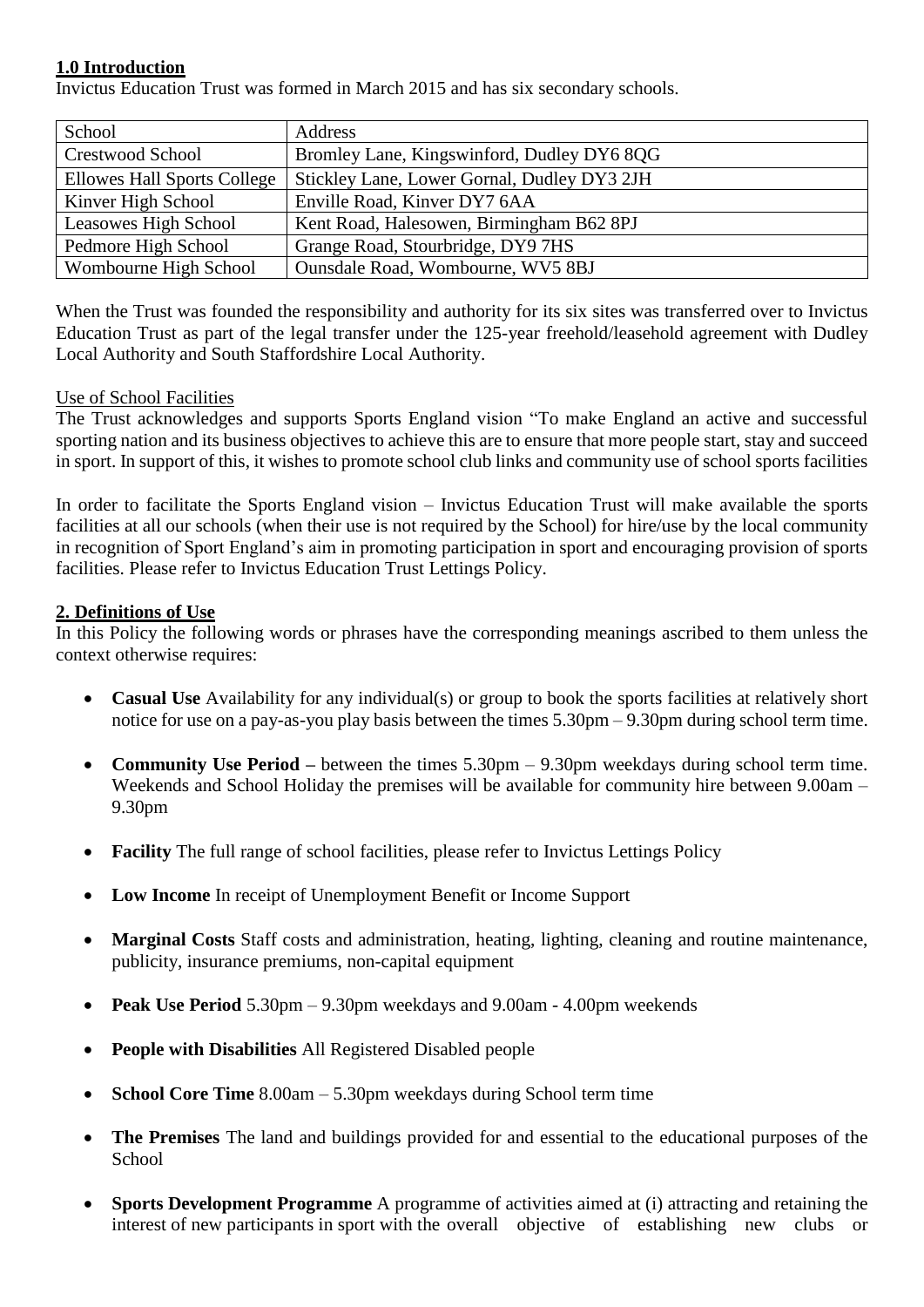encouraging new participants to join established clubs and (ii) maintaining the quality of provision for regular/established participants

- **Priority Groups** Those categories of persons identified in Clauses 4.2.1 to 4.2.7
- **Young People** Males and females on the School rolls

# **3. Aims**

Invictus Education Trust hereto agree to develop the sports facilities in order to pursue the following aims:

3.1 To increase and improve the quality of sporting and physical activity opportunities for the students of the School and wider trust in curricular and extra-curricular sports activities

3.2 To provide opportunities for local people and sports organisations to participate in sport and physical activity and to develop their skills particularly among low participant groups

3.3 Where appropriate to establish the School as a Community Sports Hub in their local area to support voluntary sectors groups to help raise standards of coaching education and training administration volunteering and performance pathways in Dudley & South Staffordshire.

3.4 To contribute towards ensuring that the aims of Trust Sport & Recreation Strategies are met.

## **4. Objectives**

In accordance with the above aims, the use of school buildings will have the following objectives:

4.1 To maximise use of the sports facilities during term time and the School holidays between 9.00am and 9.30pm each day

4.2 To give priority use to Sports Development programmes during the Community Use Period. These programmes may include (i) opportunities for beginners, for people wishing to improve their sporting skills via programmes of coaching and competition and training for players, coaches and officials (ii) specific activities aimed at attracting new participants to a range of sports from the following priority groups:

- 4.2.1 Organised club sessions
- 4.2.2 Coaching courses
- 4.2.3 Adult education courses
- 4.2.4 16 and under
- 4.2.5 45 and over
- 4.2.6 Girls and women
- 4.2.7 Lower socio-economic groups
- 4.2.8 Black and Ethnic Minorities

4.2.9 People with Disabilities

4.2.10 Other specified target groups agreed between the parties to this Policy and (i) always a balanced programme of use which satisfies school curriculum and extra-curricular sports needs and further provides for a wide range of community sports (where feasible) including provision for:

4.2.11 Sports Development Initiatives

4.2.12 Casual Use

### **5.0 Targets for Community Use**

Invictus Education Trust to use its best endeavours to achieve the targets as set out in this policy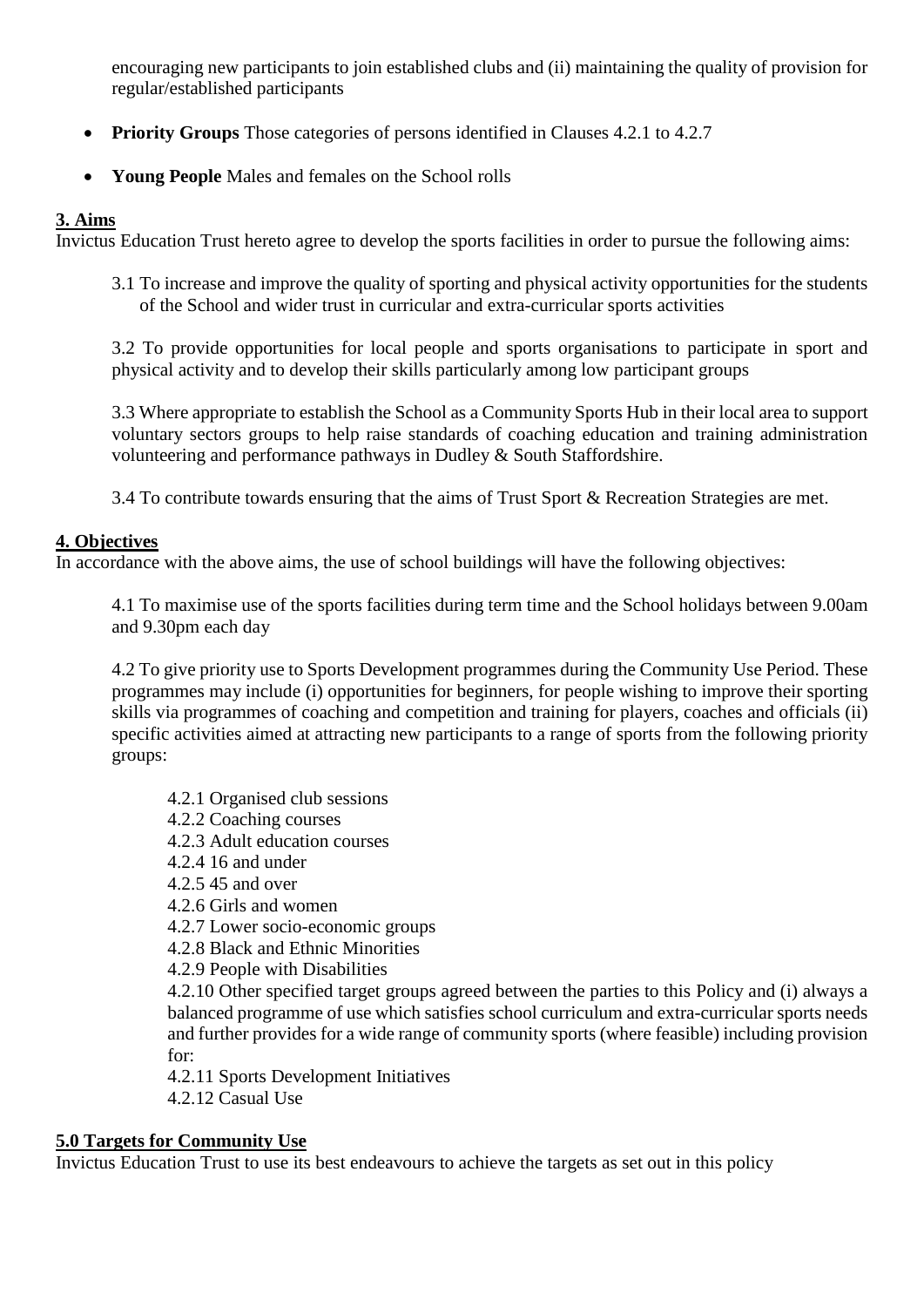### **6. Marketing & Promotion**

Invictus Education Trust will be responsible for and will meet the cost of the Trust's marketing and promotion of the sports facilities at its schools. The Trust will ensure that any external marketing by clubs/group and sport associations will be first approved by the Trust to ensure it meets the objectives and aims of this policy. The cost of external marketing will be meet by the relevant hirer of the facilities.

### **7. Management**

Invictus Education Trust will be responsible for the Facilities at its schools and will resource manage and routinely maintain the facilities in a manner that will allow achievement of the agreed targets.

This will include:

7.1 The appointment of the Facilities & Operations Manager employed by the Trust, who shall have responsibility for managing the school facilities across the Trust and have an adequate programme budget at his/her disposal for publicity and hiring of sessional staff

7.2 Will make available the sports/school facilities on the occasions and times herein specified for community use and use by the School

7.3 Will provide heat light water and such other amenities as required for the school/sports facilities and its intended use

7.4 Will be responsible for account for the cost of gas, fuel oil, electricity, water rates and taxes the cost of which may be attributable to such use of the school/sports facilities

7.5 Will insure and keep insured the school/sports facilities against all usual commercial risks including public liability in its full reinstatement value

7.6 Will effect repairs and make good accidental damage arising out of or occasioned by the use of the school/sports facilities or in the event of damage by an insured risk

7.7 Will establish a Lettings Policy framework for managing and operating the Trust facilities during periods allocated for community use and for use by the School. Within the financial constraints this framework should seek to enable:

7.7.1 A policy of affordable pricing based on similar Trust run facilities which clearly demonstrates the capability of achieving the targets for community use defined above

7.7.2 The promotion and forward planning of developmental activities at times which best suit the Priority Groups

7.7.3 Equal opportunities of access for the principal use groups

7.7.4 Flexibility to extend access beyond the defined Community Use Period provided that this does not adversely affect the School curriculum requirements.

7.7.5 An easy and accessible booking arrangement for Casual Use with reasonable prior notice

7.7.6 Regular review of the programme and in particular organised club bookings during the first three years of operations of the sports facilities under this Policy

7.7.7 Implement the Sports Development Programme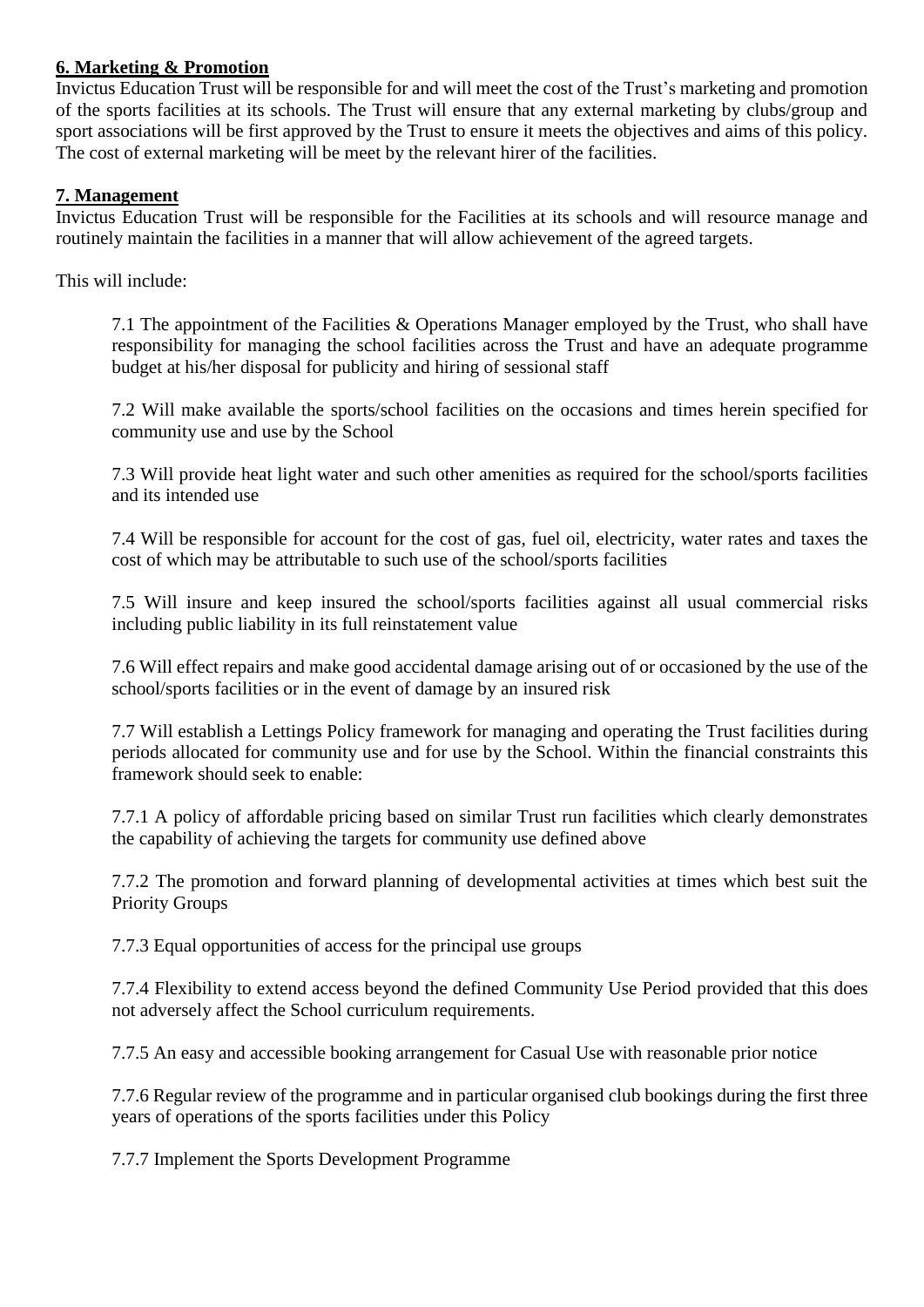#### **8. Finance**

8.1 Invictus Education Trust shall be free to enter into agreements for making available the sporting facilities/school premises to other persons or bodies on such terms and at such costs as they may in their discretion determine.

8.2 Where it is clear that the Marginal Costs of operating community use of the school/sports facilities will be recovered, the Trust agrees to utilise any such money recovered:

- 8.2.1 To maintain the use of the facilities for school and community use
- 8.2.2 To cover manpower costs relevant to the management/maintenance of the facilities
- 8.2.3 To maintain the stock of sports equipment for use in connection with the sports facilities.

#### **9. Monitoring & Evaluation of Use**

9.1 Invictus Education Trust will annually review the use of facilities across the Trust inline with the review of its Lettings Policy. The aims and objectives set out in Clauses 3 and 4 of this Policy shall be reviewed on a regular basis by Invictus Education Trust

#### **10. Duration of Policy**

This Policy may remain in force for a period of 10 years from the date hereof and be subject to review on a bi-annual basis. If upon review it is apparent that Community Use is no longer sustainable at Invictus Education Trust or one of its sites, the Trust shall provide 6 months-notice to the community/clubs/persons etc. of their intention to withdraw from this Policy. If at the expiry of this Notice Period, the use of the school/sports facilities remains unsustainable, the Policy shall be annulled.

#### **12. Variations**

This Policy may only be varied in writing by a document executed by Invictus Education Trust

#### **14. No Agency**

Nothing in this Policy shall be construed as creating a partnership, a joint venture, a contract of employment or a relationship of principal and agent between the parties hereto.